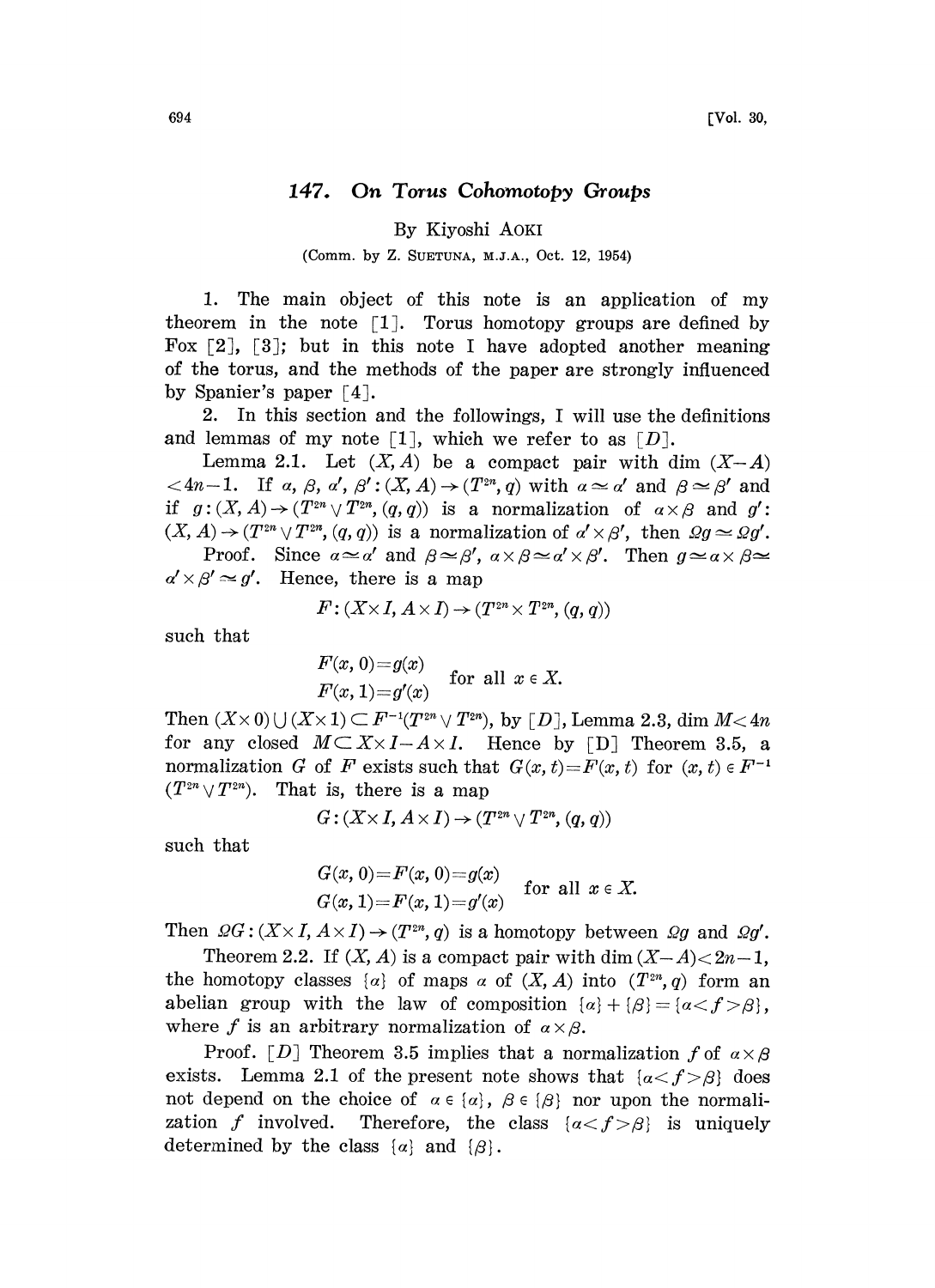(a) Commutativity. Let F be a normalizing homotopy for  $a \times \beta$ . Let  $w: (T^{2n} \times T^{2n}, (q,q)) \to (T^{2n} \times T^{2n}, (q,q))$  be defined by  $w(y, y') = (y', y)$ . Then  $wF$  is a normalizing homotopy for  $\beta \times \alpha$ . Hence, if f is the normalization of  $\beta \times \alpha$  determined by F, wf is the normalization of  $\beta \times \alpha$  determined by wF. Since  $\Omega w(z) = \Omega(z)$  for  $z \in T^{2n} \vee T^{2n}$ , we see that

 $a < f > \beta = \Omega f = \Omega wf = \beta < wf > a.$ 

Therefore,

 $\{\alpha\} + \{\beta\} = \{\beta\} + \{\alpha\}.$ 

(b) Associativity. Let  $\alpha$ ,  $\beta$ ,  $\gamma$ :  $(X, A) \rightarrow (T^{2n}, q)$  be any three maps. Then  $\alpha \times \beta \times \gamma : (X, A) \to (T^{2n} \times T^{2n} \times T^{2n}, (q, q, q))$ . Subdivide  $T^{2n} \times T$ <br> $\times T^{2n}$  simplicially so that  $(q, q, q)$  is a vertex and  $(\bar{q}, \bar{q}, \bar{q}) \cup T^{2n} \times T$  $\{a\} + \{\beta\} = \{\beta\} + \{\alpha\}.$ <br>
(b) Associativity. Let  $\alpha, \beta, \gamma : (X, A) \rightarrow (T^{2n}, q)$  be any three map<br>
Fhen  $\alpha \times \beta \times \gamma : (X, A) \rightarrow (T^{2n} \times T^{2n} \times T^{2n}, (q, q, q)).$  Subdivide  $T^{2n} \times T$ <br>  $\times T^{2n}$  simplicially so that  $(q, q, q)$  is a vertex  $\times T^{2n} \cup p \times \overline{p} \times T^{2n} \times T^{2n}$  is in the interior of  $T^{2n} \times T^{2n} \times \sigma^{2n} \cup T^{2n} \times \sigma^{2n}$  $\overline{X}T^{2n} \cup \sigma^{2n} \overline{X}T^{2n} \times T^{2n}$ , where its closure  $T^{2n} \overline{X}T^{2n} \times \overline{\sigma}^{2n} \cup T^{2n} \overline{X}T^{2n} \times T^{2n}$  $\Box$   $T^{2n} \times T^{2n} \times T^{2n}$  does not meet  $(q, q, q)$ . Since dim  $(X-A) < 2n-1 < 6n$ ,  $[D]$  Lemma 3.4 shows that there is a map

$$
g:(X,A)\mathop{\rightarrow} (T^{2n}\times T^{2n}\times T^{2n},(q,q,q))
$$

such that  $\alpha \times \beta \times \gamma \simeq g$  and

$$
g(X) \subseteq T^{2n} \times T^{2n} \times T^{2n} \times T^{2n} \times \sigma \cup T^{2n} \times \sigma \times T^{2n} \cup \sigma \times T^{2n} \times T^{2n}.
$$
  
\n[D] Theorem 3.2 shows that there is a map  
\n
$$
g': (X, A) \rightarrow (T^{2n} \times T^{2n} \times T^{2n}, (q, q, q))
$$

$$
g': (X, A) \rightarrow (T^{2n} \times T^{2n} \times T^{2n}, (q, q, q))
$$

such that  $g' \simeq g$  and  $g'(X) \subset (T^{2n} \times T^{2n} \times g) \cup (T^{2n} \times q \times T^{2n}) \cup (q \times T^{2n} \times g)$  $\times T^{2n}$ ).

Let

$$
M_1\!=\!g'^{-1}(q\!\times\!T^{2n}\!\times\!T^{2n}),\,\,M_2\!=\!g'^{-1}(T^{2n}\!\times\!q\!\times\!T^{2n}),\\ M_3\!=\!g'^{-1}(T^{2n}\!\times\!T^{2n}\!\times\!q).
$$

Then  $M_i$  is a closed subset of X, so dim  $(M_i-A) < 4n$ . Let  $g'_i = g'$  $M_i$  (i=1, 2, 3). By [D] Theorem 3.5, there exists a normalization  $h_i$  of  $g'_i$  such that  $h_i \simeq g'_i$  rel  $g'_i{}^{-1}(T^{2n}\vee T^{2n}\vee T^{2n})$  where  $T^{2n}\vee T^{2n}\vee T^{2n}$  $=(T^{2n}\times q\times q) \cup (q\times T^{2n}\times q) \cup (q\times q\times T^{2n}).$ 

Note that  $g_{i}^{(-1)}(T^{2n}\vee T^{2n}\vee T^{2n})=M_{i}\cap (M_{j}\cup M_{k})$  for  $(i, j, k)=(1, 2, 3).$ Define  $h: (X, A) {\rightarrow} (T^{2n} {\times} T^{2n} {\times} T^{2n} , (q, q, q))$ 

$$
h: (X, A) \rightarrow (T^{2n} \times T^{2n} \times T^{2n}, (q, q, q))
$$

by

$$
h(x)=h_i(x)
$$
 if  $x \in M_i$   $(i=1, 2, 3).$ 

Then  $h(X) \subset T^{2n} \vee T^{2n} \vee T^{2n}$  and  $h \mid M_i \simeq g' \mid M_i$  rel  $M_i \cap (M_i \cup M_k)$ . Hence, these homotopies can be put together to give a homotopy  $h \approx g'$ . Therefore,  $h \approx a \times \beta \times \gamma$ .

Let  $\pi_{ij}: (T^{2n}\times T^{2n}\times T^{2n}, (q, q, q)) \to (T^{2n}\times T^{2n}, (q, q))$  be defined by  $\pi_{ij}$ <br>  $(y_1, y_2, y_3) = (y_i, y_j)$ . Then  $\pi_{12}(\alpha\times\beta\times\gamma) = \alpha\times\beta$ ,  $\pi_{12}h \simeq \alpha\times\beta$ , and  $\pi_{12}h(X)$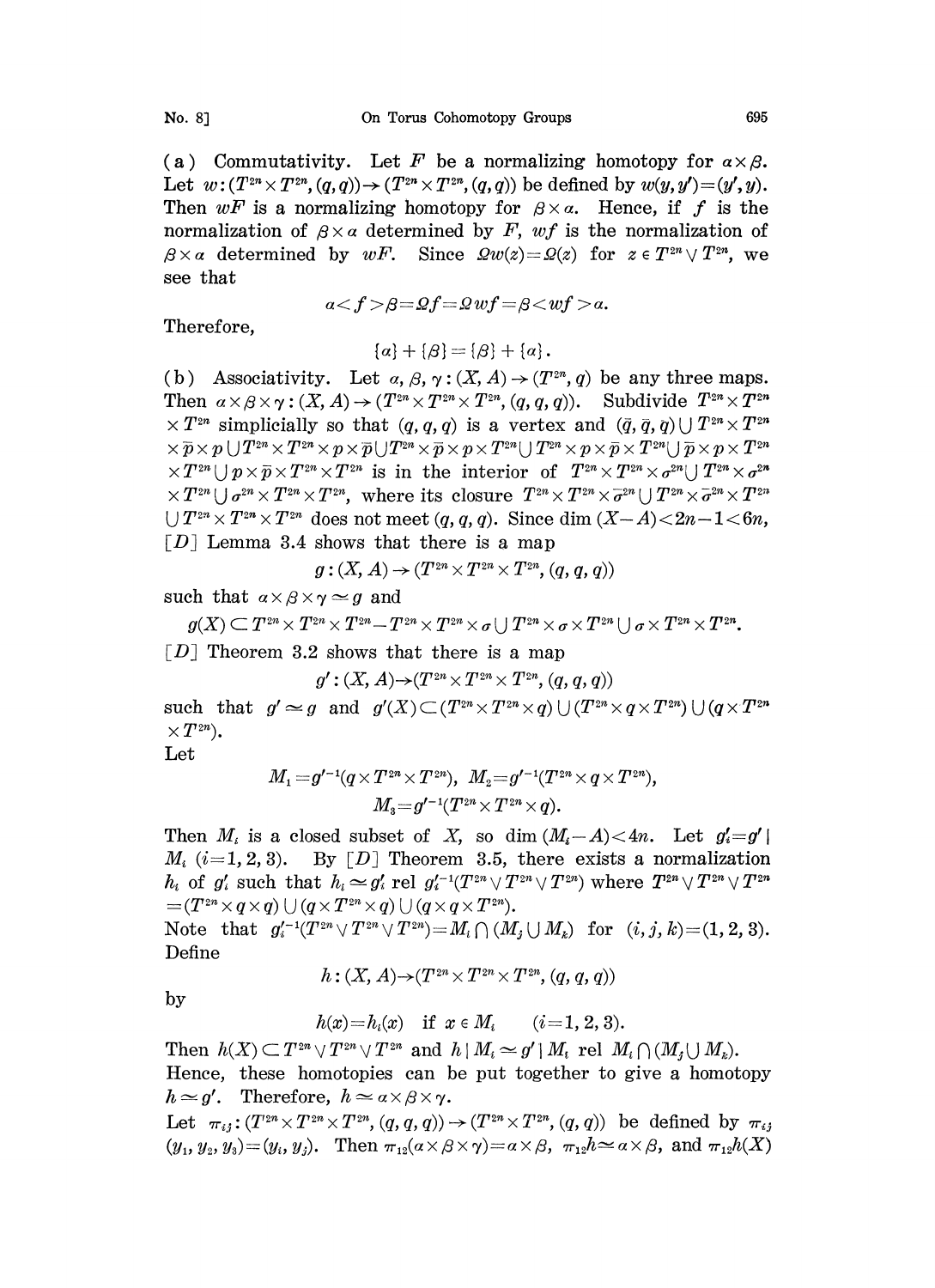$\sim$  K. AOKI [Vol. 30,

 $T^{2n} \vee T^{2n}$ . Hence  $\pi_{12}h$  is a normalization of  $\alpha \times \beta$ , so determines the sum of  $\alpha$  and  $\beta$ .

Let  $\pi_i : (T^{2n} \times T^{2n} \times T^{2n}, (q, q, q)) \rightarrow (T^{2n}, q)$  be defined by

 $\pi_i(y_1, y_2, y_3)=y_i.$ 

Then

 $\pi_{3}h \simeq \pi_{3}(\alpha \times \beta \times \gamma) = \gamma$ , so  $(\alpha \leq \pi_{12}h > \beta) \simeq \Omega \pi_{12}h$ . Let  $\Omega_{12}:(T^{2n}\vee$  $T^{2n} \vee T^{2n}$ ,  $(q, q, q)$ ) $\rightarrow$   $(T^{2n} \vee T^{2n}$ ,  $(q, q)$ ) be defined by

 $Q_{12}(y_1, y_2, y_3) = (Q(y_1, y_2), y_3).$ 

It is then clear that  $\mathcal{Q}_{12}h=(\mathcal{Q}_{\pi_{12}}h)\times \pi_3h$ . Hence  $[(\mathcal{Q}_{\pi_{12}}h)\times \pi_3h](X)$ is then clear that  $\mathcal{L}_{12}n = (\mathcal{Q}\pi_{12}n) \times \pi_3n$ . Hence  $(2\mathcal{Q}\pi_{12}n) \times \pi_3n$  is already normalized. Then

$$
(a \! < \! \pi_{12} h \! > \! \beta) \! < \! \mathcal{Q}_{12} h \! > \! \gamma \! = \! \varOmega \varOmega_{12} h.
$$

Similarly

 $\alpha < Q_{23}h > (\beta < \pi_{23}h > \gamma) = \Omega Q_{23}h.$ 

Since  $\Omega_{2_{12}} = \Omega_{2_{23}}$ , it follows that

$$
(\{\alpha\} + \{\beta\}) + \{\gamma\} = \{\alpha\} + (\{\beta\} + \{\gamma\}).
$$

(c) Existence of identity. Let e denote the map of  $(X, A)$  into  $(T^{2n}, q)$  defined by  $e(x)=q$  for all  $x \in X$ . If  $\alpha: (X, A) \rightarrow (T^{2n}, q)$  is arbitrary,  $(e \times a)(X) \subset T^{2n} \vee T^{2n}$  so  $e \times a$  is normalized. Hence,  $\{e\}$  $+ \{\alpha\} = \{e \lt e \times \alpha > \alpha\} = \{\alpha\},$  so  $\{e\}$  is an identity.

(d) Existence of inverses. Let  $\alpha: (X, A) \rightarrow (T^{2n}, q)$ . By [D] Lemma 2.6, there exists a normalization  $\alpha'$  of  $\alpha$  such that rel  $\alpha^{-1}(S^n \vee S^n)$ . The reflection of  $S<sup>n</sup>$  in the equatorial plane of  $S<sup>n-1</sup>$  is denoted by The reflection of  $S^n$  in the equatorial plane of  $S^{n-1}$  is denoted by  $\rho_n$ , and  $\rho_n \otimes \rho_n$  denotes the sum of the reflection of  $S^n \times p$  and  $p \times S^n$ . It will be shown that  $\{\alpha'\} + \{\rho_n \otimes \rho_n(\alpha')\} = \{e\}.$  Let  $\theta^+ : (S^n \times p \times I \cup p)$  $S \times S^{n} \times I$ ,  $p \times p \times I$ ) $\rightarrow$ ( $S^{n} \times p \cup p \times S^{n}$ ,  $p \times p$ ) be a contraction of  $E_{+}^{n} \times p$  $\bigcup p \times E^n$  over itself into  $p \times p$ . Then  $\theta_1^+$  maps  $(S^n \times p \cup p \times S^n)$ ,  $E_{\tau}^{n} \times p \cup p \times E_{\tau}^{n}$  into  $(S^{n} \times p \cup p \times S^{n}, p \times p)$ . We see that  $\theta_{1}^{+} \alpha' \simeq \theta_{0}^{+} \alpha'$  $=\alpha'$  and  $\theta_1^+(\rho_n\otimes\rho_n(\alpha')) \simeq \rho_n\otimes\rho_n(\alpha').$  Therefore,  $\{\alpha'\} + \{\rho_n\otimes\rho_n(\alpha')\}$  $\{\theta_1^* \alpha'\} + \{\theta_1^* \rho_n \otimes \rho_n(\alpha')\}.$  Let  $M_1 = \alpha'^{-1}(E_+^* \times p \cup p \times E_+^*)$  and  $M_2 = \alpha'^{-1}$  $(E_{\alpha}^{n} \times p \cup p \times E_{\alpha}^{n})$ , Then  $\theta_{1}^{+} \alpha'$  maps  $M_{1}$  into  $p \times p$  and  $\theta_{1}^{+}(\rho_{n} \otimes \rho_{n}(\alpha'))$ maps  $M_2$  into  $p \times p$ . Hence,  $\theta_i^* \alpha' \times \theta_i^* (\rho_n \otimes \rho_n(\alpha'))$  maps X into  $T^{2n} \vee T^{2n}$ so is normalized.

Then

$$
\{\theta_1^+ \alpha' \} + \{\theta_1^+ (\rho_n \otimes \rho_n(\alpha')) \} = \{\Omega[\theta_1^+ \alpha' \times \theta_1^+ (\rho_n \otimes \rho_n(\alpha'))] \} \text{ and }
$$
  

$$
\Omega[\theta_1^+ \alpha' \times \theta_1^+ (\rho_n \otimes \rho_n(\alpha'))](x) = \begin{cases} \theta_1^+ (\rho_n \otimes \rho_n(\alpha'))(x) & \text{for } x \in M_1 \\ \theta_1^+ \alpha'(x) & \text{for } x \in M_2. \end{cases}
$$

It follows that  $\mathcal{Q}[\theta_1^* \alpha' \times \theta_1^* (\rho_n \otimes \rho_n(\alpha'))] |M_1 = \theta_1^* (\rho_n \otimes \rho_n(\alpha')) |M_1 \simeq \rho_n \otimes \rho_n$  $\mathcal{A}(\alpha')\,|\,M_1$  and  $\mathcal{Q}\lceil \theta_1^*\alpha'\times\theta_1^*(\rho_n\otimes\rho_n(\alpha'))\rceil\,|\,M_2\equiv\theta_1^*\alpha'\,|\,M_2\equiv\alpha'\,|\,M_2$ , and the two homotopies agree on  $M_1 \cap M_2$ . Define